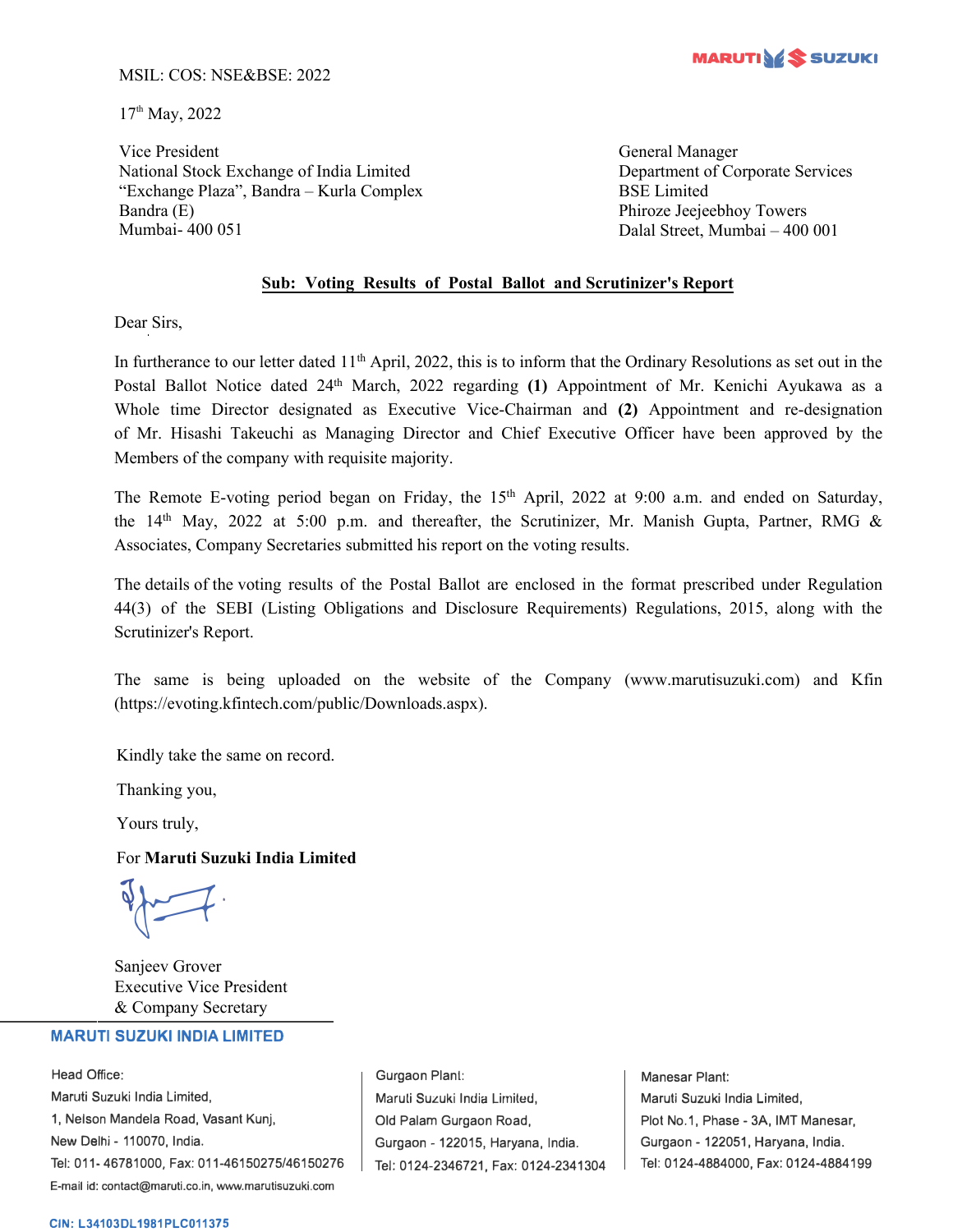| <b>Company Name</b>                                            | <b>MARUTI SUZUKI INDIA LTD</b> |
|----------------------------------------------------------------|--------------------------------|
| Date of Notice of postal ballot                                | 24th March, 2022               |
| Total number of shareholders on record date                    | 446586                         |
| No. of shareholders present in the meeting either in person or | Not Applicable                 |
| <b>Promoters and Promoter Group:</b>                           |                                |
| Public:                                                        |                                |
| No. of Shareholders attended the meeting through Video         | Not Applicable                 |
| <b>Promoters and Promoter Group:</b>                           |                                |
| Public:                                                        |                                |
|                                                                |                                |

| Resolution required: (Ordinary/Special)                                      | ORDINARY - Appointment of Mr. Kenichi Ayukawa as a Whole-time Director designated as Executive Vice-Chairman. |                          |                                    |                                                                                |                                                   |             |                                                     |                                                                                             |
|------------------------------------------------------------------------------|---------------------------------------------------------------------------------------------------------------|--------------------------|------------------------------------|--------------------------------------------------------------------------------|---------------------------------------------------|-------------|-----------------------------------------------------|---------------------------------------------------------------------------------------------|
| Whether promoter/ promoter group are<br>interested in the agenda/resolution? | <b>No</b>                                                                                                     |                          |                                    |                                                                                |                                                   |             |                                                     |                                                                                             |
| <b>Category</b>                                                              | <b>Mode of Voting</b>                                                                                         | No. of shares<br>held(1) | <b>INo. of votes</b><br>polled (2) | % of Votes Polled<br>on outstanding<br><b>Ishares</b><br>$(3)=[(2)/(1)]$ * 100 | No. of Votes – in $ No.$ of Votes –<br>favour (4) | against (5) | % of Votes in<br>lfavour on votes<br><b>lpolled</b> | % of Votes<br>against on votes<br><b>lpolled</b><br>$ (6)=[(4)/(2)]*100  (7)=[(5)/(2)]*100$ |
|                                                                              | E-Voting                                                                                                      | 170283762                | 170283762                          | 100.00                                                                         | 170283762                                         |             | 100.00                                              | 0.00                                                                                        |
| Promoter and Promoter Group                                                  | Poll                                                                                                          | 170283762                |                                    | 0.00                                                                           | 00                                                |             | 0.00                                                | 0.00                                                                                        |
|                                                                              | Postal Ballot (if<br>applicable)                                                                              | 170283762                |                                    | 0.00                                                                           | 00                                                |             | 0.00                                                | 0.00                                                                                        |
| <b>Public-Institutions</b>                                                   | E-Voting                                                                                                      | 121536641                | 100081903                          | 82.35                                                                          | 81353638                                          | 18728265    | 81.29                                               | 18.71                                                                                       |
|                                                                              | Poll                                                                                                          | 121536641                |                                    | 0.00                                                                           | 00                                                |             | 0.00                                                | 0.00                                                                                        |
|                                                                              | Postal Ballot (if<br>applicable)                                                                              | 121536641                |                                    | 0.00                                                                           | 00                                                |             | 0.00                                                | 0.00                                                                                        |
| <b>Public- Non Institutions</b>                                              | E-Voting                                                                                                      | 10259657                 | 891935                             | 8.69                                                                           | 890216                                            | 1719        | 99.81                                               | 0.19                                                                                        |
|                                                                              | Poll                                                                                                          | 10259657                 |                                    | 0.00                                                                           | 00                                                |             | 0.00                                                | 0.00                                                                                        |
|                                                                              | Postal Ballot (if<br>applicable)                                                                              | 10259657                 |                                    | 0.00                                                                           | 00                                                |             | 0.00                                                | 0.00                                                                                        |
|                                                                              | <b>Total</b>                                                                                                  | 302080060                | 271257600                          | 89.80                                                                          | 252527616                                         | 18729984    | 93.10                                               | 6.90                                                                                        |

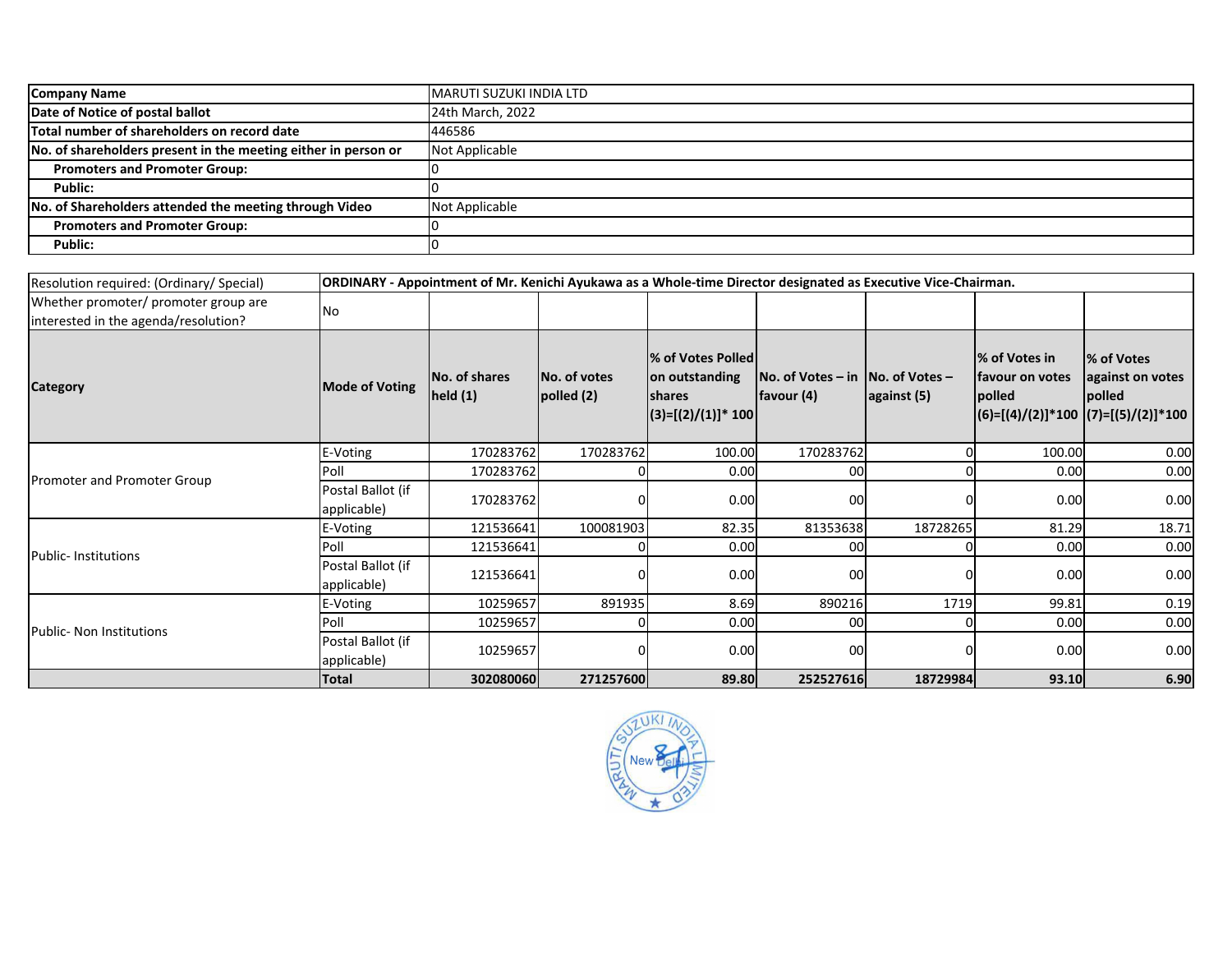| Resolution required: (Ordinary/ Special)                                     |                                  | ORDINARY - Appointment and re-designation of Mr. Hisashi Takeuchi as Managing Director and Chief Executive Officer. |                                   |                                                                                |                                                  |             |                                             |                                                                                  |  |
|------------------------------------------------------------------------------|----------------------------------|---------------------------------------------------------------------------------------------------------------------|-----------------------------------|--------------------------------------------------------------------------------|--------------------------------------------------|-------------|---------------------------------------------|----------------------------------------------------------------------------------|--|
| Whether promoter/ promoter group are<br>interested in the agenda/resolution? | <b>No</b>                        |                                                                                                                     |                                   |                                                                                |                                                  |             |                                             |                                                                                  |  |
| <b>Category</b>                                                              | <b>Mode of Voting</b>            | No. of shares<br>held(1)                                                                                            | <b>No. of votes</b><br>polled (2) | % of Votes Polled<br>on outstanding<br><b>Ishares</b><br>$(3)=[(2)/(1)]$ * 100 | $No. of Votes - in No. of Votes -$<br>favour (4) | against (5) | % of Votes in<br>lfavour on votes<br>polled | % of Votes<br>against on votes<br>polled<br>(6)=[(4)/(2)]*100  (7)=[(5)/(2)]*100 |  |
| Promoter and Promoter Group                                                  | E-Voting                         | 170283762                                                                                                           | 170283762                         | 100.00                                                                         | 170283762                                        |             | 100.00                                      | 0.00                                                                             |  |
|                                                                              | Poll                             | 170283762                                                                                                           |                                   | 0.00                                                                           |                                                  |             | 0.00                                        | 0.00                                                                             |  |
|                                                                              | Postal Ballot (if<br>applicable) | 170283762                                                                                                           |                                   | 0.00                                                                           |                                                  |             | 0.00                                        | 0.00                                                                             |  |
| <b>Public-Institutions</b>                                                   | E-Voting                         | 121536641                                                                                                           | 100090413                         | 82.35                                                                          | 99800975                                         | 289438      | 99.71                                       | 0.29                                                                             |  |
|                                                                              | Poll                             | 121536641                                                                                                           |                                   | 0.00                                                                           |                                                  |             | 0.00                                        | 0.00                                                                             |  |
|                                                                              | Postal Ballot (if<br>applicable) | 121536641                                                                                                           |                                   | 0.00                                                                           |                                                  |             | 0.00                                        | 0.00                                                                             |  |
| Public- Non Institutions                                                     | E-Voting                         | 10259657                                                                                                            | 891929                            | 8.69                                                                           | 890258                                           | 1671        | 99.81                                       | 0.19                                                                             |  |
|                                                                              | Poll                             | 10259657                                                                                                            |                                   | 0.00                                                                           |                                                  |             | 0.00                                        | 0.00                                                                             |  |
|                                                                              | Postal Ballot (if<br>applicable) | 10259657                                                                                                            |                                   | 0.00                                                                           |                                                  |             | 0.00                                        | 0.00                                                                             |  |
|                                                                              | <b>Total</b>                     | 302080060                                                                                                           | 271266104                         | 89.80                                                                          | 270974995                                        | 291109      | 99.89                                       | 0.11                                                                             |  |

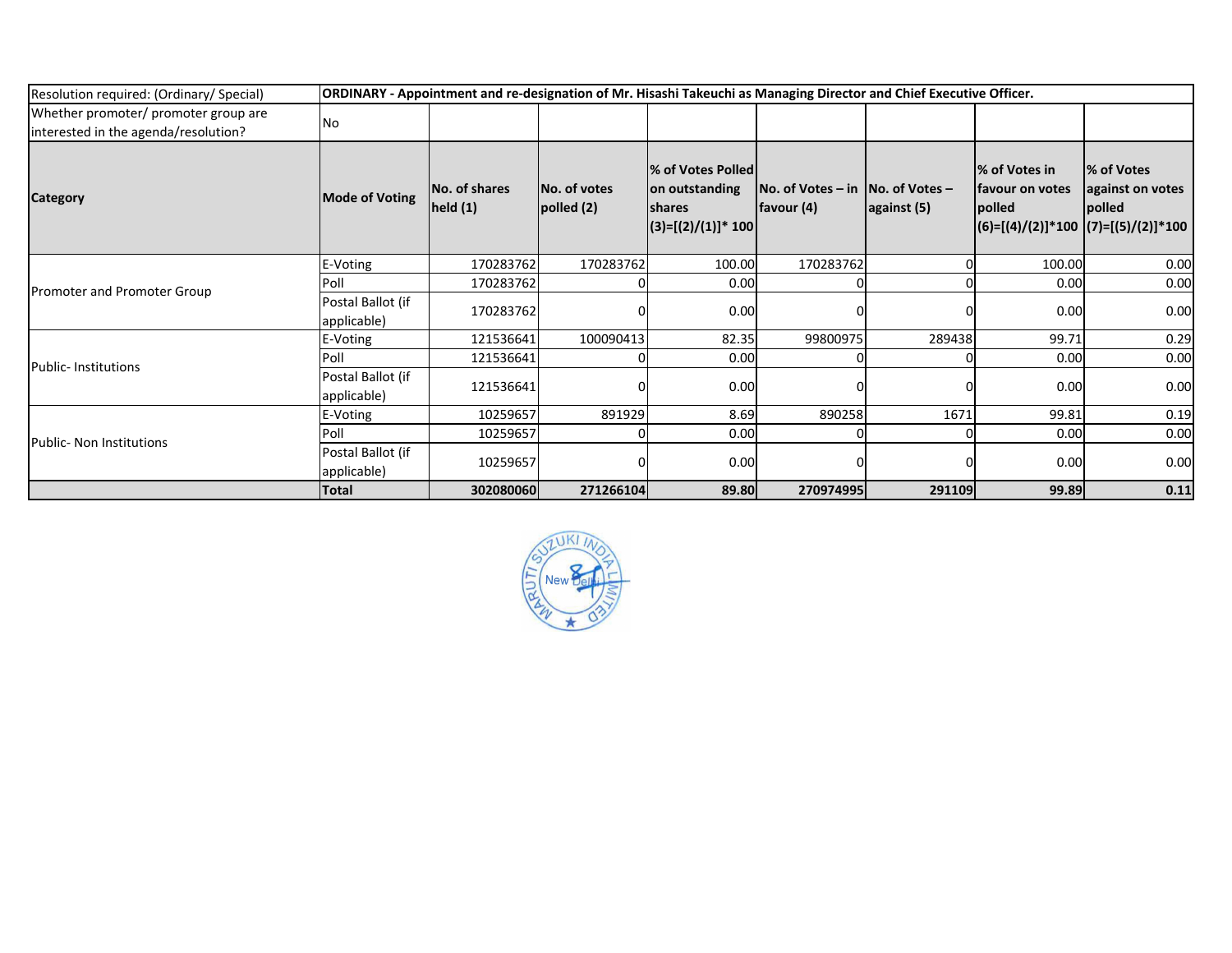# **RMG & ASSOCIATES**

**Company Secretaries** 

# **SCRUTINIZER'S REPORT**

[Pursuant to Section 108, Section 110 of the Companies Act, 2013 (hereinafter "the Act") read with Rule 20 and Rule 22 of The Companies (Management and Administration) Rules, 2014 (hereinafter "the Rules") and pursuant to Ministry of Corporate Affairs General circular Nos. 14/2020, 17/2020, 20/2020, 33/2020, 39/2020, 10/2021 and 20/2021 issued on April 08, 2020, April 13, 2020, May 05, 2020, September 28, 2020, December 31, 2020, June 23, 2021 and December 8, 2021 respectively (hereinafter "MCA Circulars") & Secretarial Standard-2 issued by Institute of Company Secretaries of Indial

# The Chairman Maruti Suzuki India Limited Plot No.1, Nelson Mandela Road Vasant Kunj **New Delhi-110070**

Sub: Scrutinizer's Report on Postal Ballot process conducted through electronic voting system, (hereinafter "Remote E-voting") pursuant to provisions of Section 108, Section 110 and other applicable provisions of the Act read with the Rule 20 and Rule 22 of the Companies (Management and administration) Rules, 2014, and Regulation 44 of the SEBI (Listing Obligations and Disclosure Requirements) Regulations 2015 (herein referred to as "Listing Regulations, 2015") as amended from time to time.

Dear Sir,

I, Manish Gupta, Partner, RMG & Associates, Company Secretaries in Whole Time Practice having office at 207, Suchet Chambers, 1224/5, Bank Street, Karol Bagh, New Delhi-110005 have been appointed as Scrutinizer by the Board of Directors of the Company to Scrutinize the process of Postal Ballot conducted through Remote E-voting in respect of the resolution set forth in the Postal Ballot Notice of the Company, dated March 24, 2022 (hereinafter "Postal Ballot Notice") issued in accordance with MCA Circulars and SEBI Circulars.

The said appointment as Scrutinizer is under the applicable provisions of the Act read with the Rules made thereunder to scrutinize, in fair and transparent manner, the process of Postal Ballot conducted through Remote E-voting in respect of the Ordinary Resolutions proposed in the Postal Ballot Notice, to approve the following :

207 & 201, Suchet Chambers, 1224/5, Bank Street, Karol Bagh, New Delhi -- 110 005 Phone: 9212221110, 011 - 4504 2509; www.rmgcs.com; E-Mail: info@rmgcs.com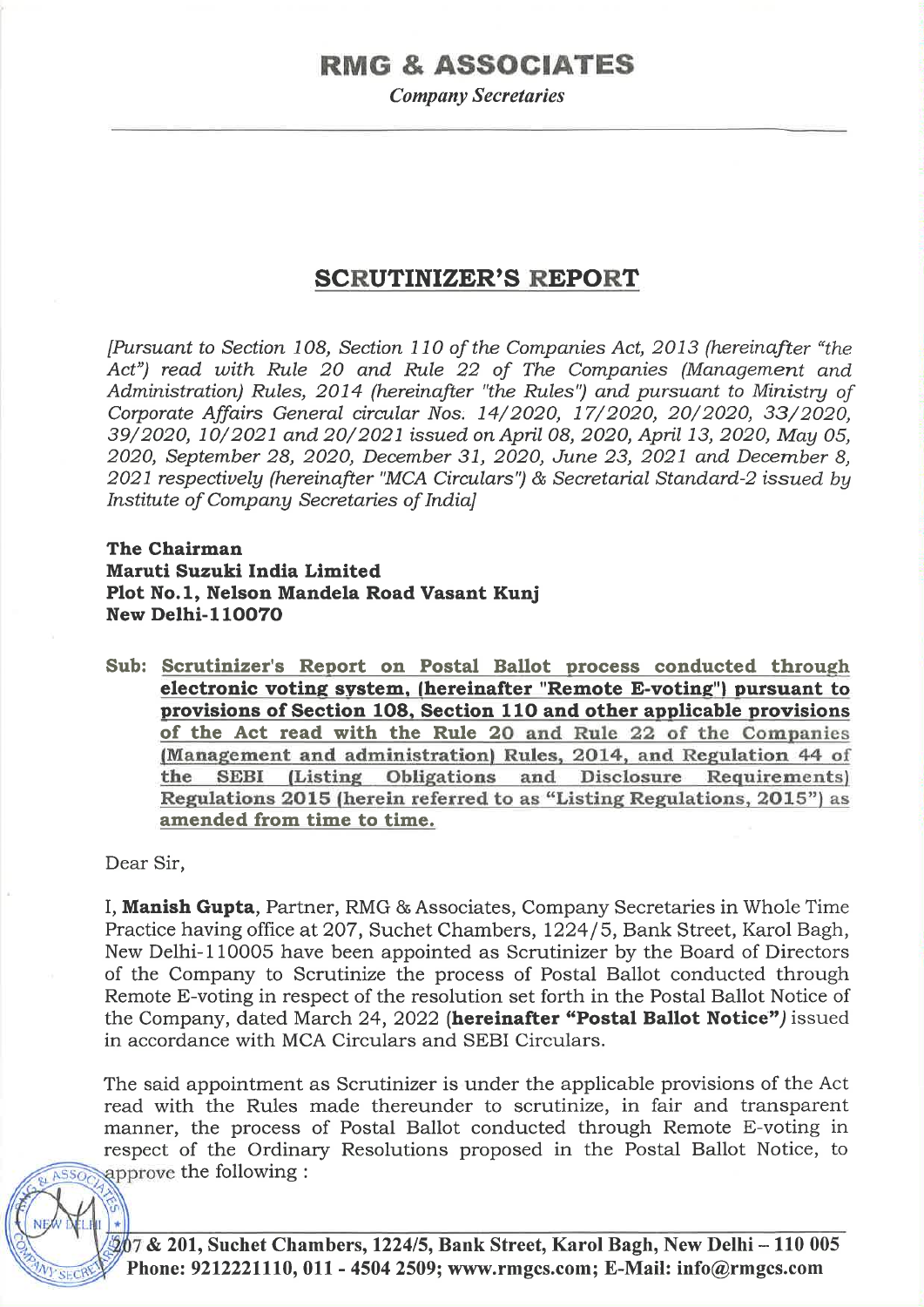# **Special Business No. 1**

Appointment of Mr. Kenichi Ayukawa as a Whole-time Director designated as **Executive Vice-Chairman.** 

# Special Business No. 2

# Appointment and re-designation of Mr. Hisashi Takeuchi as Managing Director and Chief Executive Officer.

I hereby submit my report on the voting on the Ordinary Resolutions proposed in the Postal Ballot Notice, as under:

- 1. In terms of Section 108 and Section 110 of the Companies Act, 2013 read with the Rules and the Listing Regulations, the Company had made arrangement with KFin Technologies Limited ("KFIN") for providing facility of voting through electronic means ("Remote e-voting") to its members.
- 2. The Company sent Postal Ballot Notice, along with Explanatory Statement under Section 102 of the Act on April 11, 2022 by the electronic mode (e-mail) to those members whose email addresses were registered with the Company / Depository Participants, pursuant to the aforementioned MCA Circulars and SEBI Circulars. A copy of said Postal Ballot Notice was published on the website of the Company and KFIN.
- 3. In adherence to MCA Circulars, physical ballots were not dispatched, due to outbreak of COVID-19 Pandemic. Accordingly, the communication of the assent or dissent of the members had taken place through the remote e-voting system only.
- 4. As per Sub Rule 3 of Rule 22 of the Rules and MCA Circulars, the Company published an advertisement on Tuesday, April 12, 2022 about the dispatch of Postal Ballot Notice in 'The Financial Express' (English Newspaper - All Editions) and 'Jansatta' (Hindi Newspaper-Delhi Edition).
- 5. The members of the Company whose names were recorded in the Register of Members or in the Register of Beneficial Owners maintained for it by the Depositories (in case of shares held in dematerialized form) as on the cut-off date i.e. Friday, April 1, 2022 were entitled to avail the Remote E-voting facility, in respect of resolutions as set out in the Postal Ballot Notice.
- 6. In terms of Postal Ballot notice the e-voting commenced on Friday, April 15, 2022 (9:00 A.M. IST) and ended on Saturday, May 14, 2022 (5:00 P.M. IST).
- 7. All votes casted through e-voting during the abovementioned period, were considered for scrutiny and at the end of Remote E-voting period, the Remote E-voting facility was blocked by KFIN forthwith.

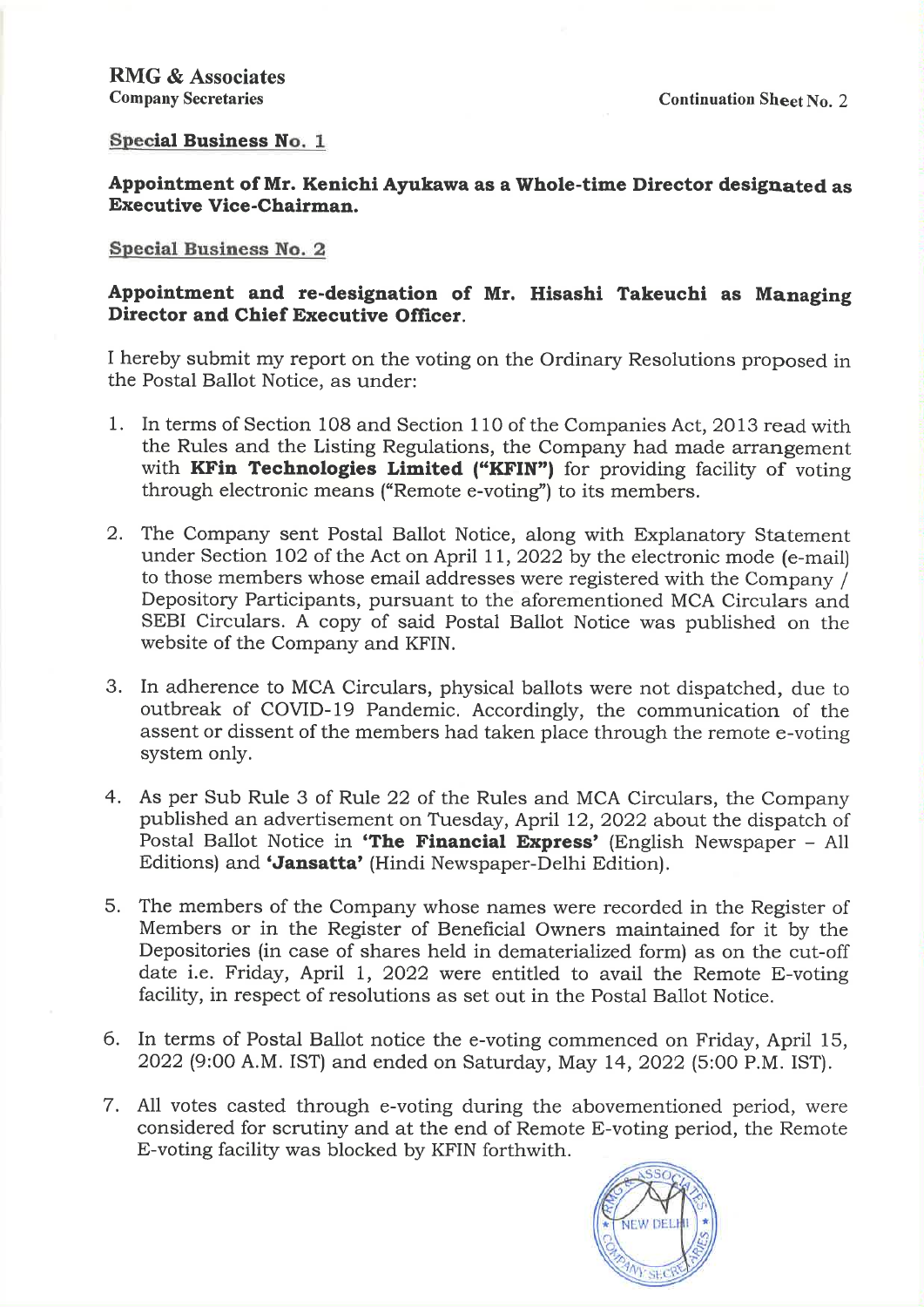# **RMG & Associates Company Secretaries**

#### **Continuation Sheet No. 3**

8. After the conclusion of remote e-voting, the votes cast by the members through remote e-voting facility were unblocked on Saturday, May 14, 2022 around 5:07 P.M. in the presence of two witnesses viz. Ms. Uroosa Naaz, R/o C-36, Okhla Vihar, New Delhi -110025 and Ms. Sonali Arora, R/o. 3117, South Patel Nagar, New Delhi -110008, who are not in employment of the Company. They have signed below in confirmation of the votes being unblocked in their presence.

<u>na tao ao amin'ny tanàna mandritry dia G</u>

(Signature of witness) **Witness 1:** 

allore

(Signature of witness) **Witness 2:** 

- 9. The Votes casted by the members through remote e-voting, were reconciled with the Register of Members/ list of beneficial owners of the Company as on April 1, 2022 and authorizations lodged with the Company.
- 10. The votes cast through remote e-voting were scrutinised by me for verification of votes cast in favour and against the resolution.
- 11. The particulars of voting and other requisite details have been entered in a separate Register maintained for the purpose.
- 12. The summary of the votes cast is as given below:

**Special Business No. 1** 

Appointment of Mr. Kenichi Ayukawa as a Whole-time Director designated as **Executive Vice-Chairman.** 

| <b>Particulars</b>                | No. of<br><b>Ballot</b> | <b>No. of Shares</b><br>for which<br><b>Vote Casted</b> | $%$ as to<br><b>Total of</b><br><b>Votes</b> | $%$ as to<br><b>Valid</b><br><b>Votes</b> |
|-----------------------------------|-------------------------|---------------------------------------------------------|----------------------------------------------|-------------------------------------------|
| <b>Electronic Voting</b>          |                         |                                                         |                                              |                                           |
| Total Votes (A)                   | 2,259                   | 27,29,70,169                                            | 100%                                         |                                           |
| Less: Invalid Votes (B)           | 39                      | 7,35,041                                                | 0.27%                                        |                                           |
| Less: Less Voted (C)              | $- -$                   | 9,77,528                                                | 0.36%                                        |                                           |
| Total Valid Votes (A)-(B)-(C)     | 2,220                   | 27, 12, 57, 600                                         | 99.37%                                       | 100%                                      |
| Votes in favour of the resolution | 1,800*                  | 25, 25, 27, 616                                         | 92.51%                                       | 93.09%                                    |
| Votes against the resolution      | 428*                    | 1,87,29,984                                             | 6.86%                                        | 6.91%                                     |

\*8 members voted in favour & against electronically on the single ballot.